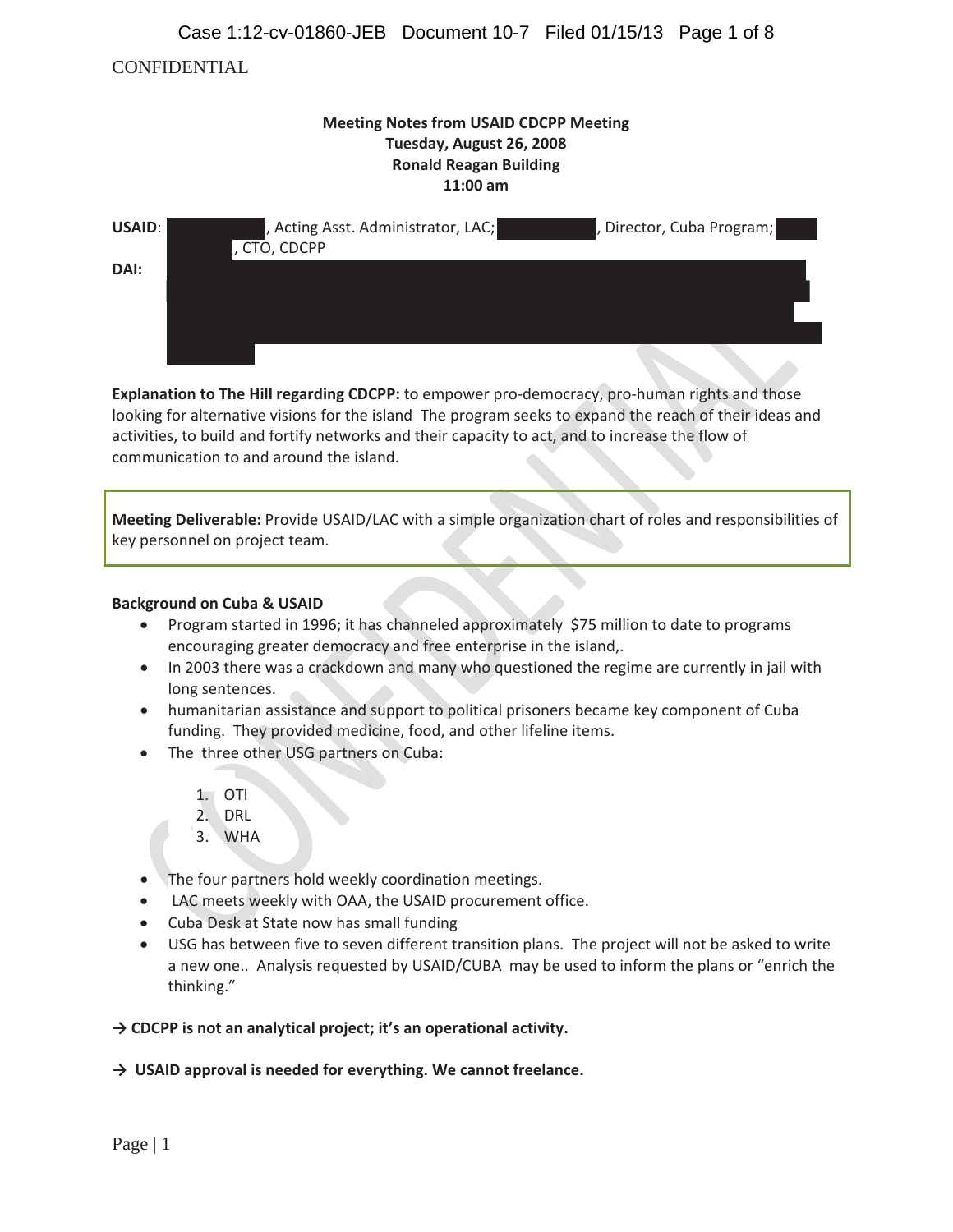Case 1:12-cv-01860-JEB Document 10-7 Filed 01/15/13 Page 2 of 8

# CONFIDENTIAL

## **Opportunity for Change**

- Since Raul Castro assumed power there has been marginal changes in the economic sphere, but still no political opening has occurred.
- Strengthening the capacity of democracy and human rights change agents is an important component of this project; however, building this network is risky because of the security threats. USAID/CUBA expects the grantees will protect their privacy on their own. The program is not prerssing (and will not press) them to disclose networks. Support to improved communications will be important.

### **Introduction given by AA/LAC**

- CDCPP is a unique program within USAID and within the broader administration. This project has received and will continue to warrant intense political scrutiny and pressure for results and fiscal integrity.
- CDCPP demands continuous discretion.
- $\bullet$  The project was not classified because USAID wanted to send the message that this is transparent process .Also, a classified project imposes significant security, documentation burdens and delays on all its stakeholders.
- Target populations for grants are those NGO reaching out to pro-democracy and human rights change agents and those Cubans with a different vision for their country.
- USAID is not telling Cubans how or why they need a democratic transition, but rather, the Agency wants to provide the technology and means for communicating the spark which could benefit the population. CDCPP will provide a base from which Cubans can "develop alternative visions of the future"
- This project will be difficult to implement because an "ossified" Cuban government prevents change, and because most government's resources go to finance its police and control machinery..
- This Administration expects immediate results from this program, definitely before mid-Janauary.

### **Political Scrutiny and Praise**

- The Cuba program attracts significant attention and scrutiny by the US Congress, where some support and others question existing activities.
- There is, of course, skepticism on this project, influential political and civic leaders have the perception that this program is paying too much for work that could be significantly less expensive through other contract or award options.

**Point of Emphasis: CREATIVITY to implement this project in the face of opposition from the Cuban State—one anchored in the past and resistant to changeͲͲwhile protecting the security of participants and change agents.**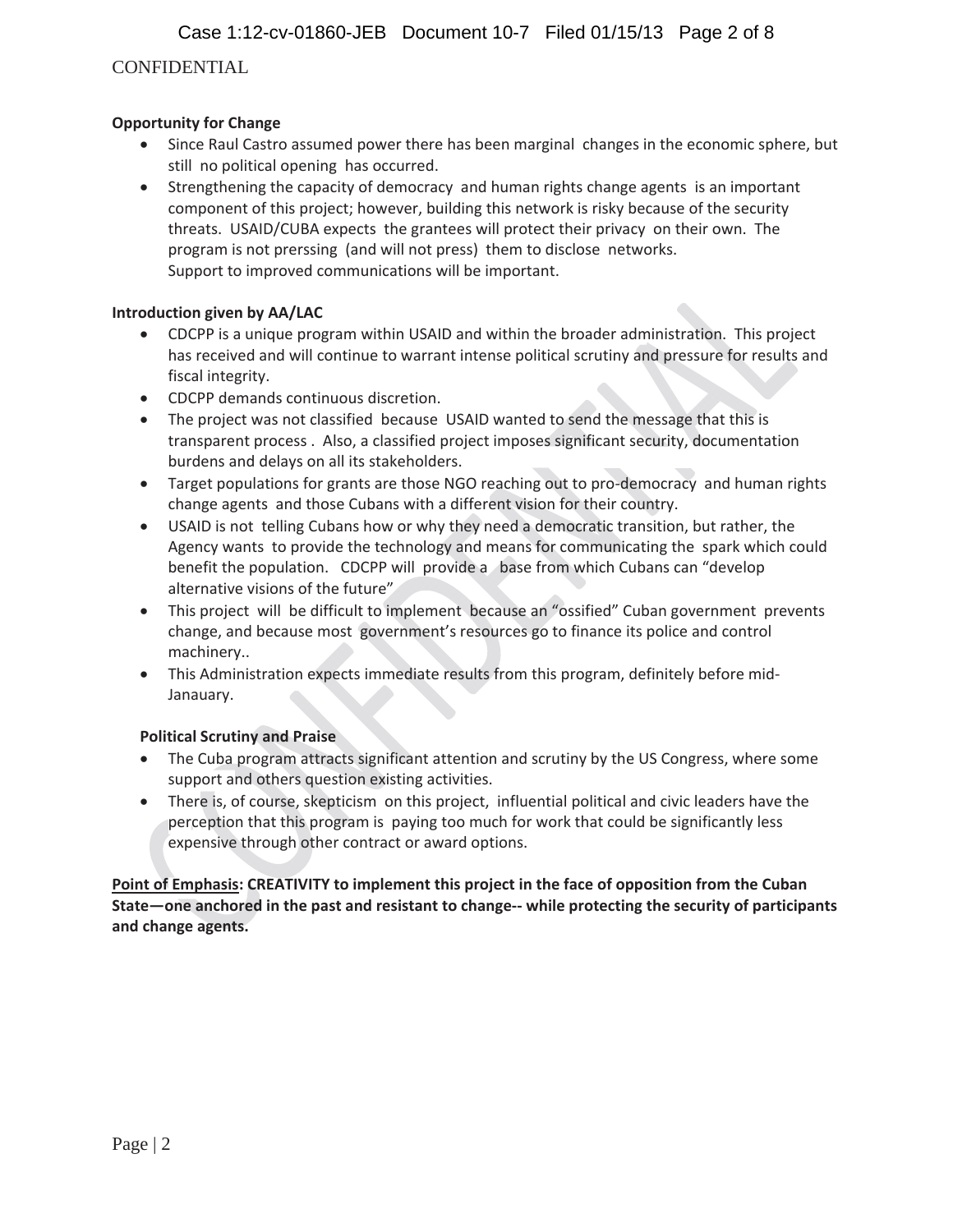## CONFIDENTIAL

### **Two Immediate Objectives of CDCPP:**

- **1.** Grants Under Contract
- **2.** Bring new communication options to the island.

#### **DAI Strengths**

• USAID would like to tap into the global network of contacts that DAI has in terms of democracy promotion, to activate networks outside US (EU & LAC) interested in going to Cuba. Planes flying from outside the US looks less conspicuous.

#### **Current Grants**

- $\bullet$  Right now there are 10 grantees. They are not all operating with broad networks. They would be sensitive to weaken their security and those of their clients by sharing any information with anyone, DAI included.
- Over past 10 years, USAID has worked with 40 grantees.
- USAID will work closely with DAI and pertinent background information will be shared.
- will be the conduit for reaching out to the grantees

### **Current Events**

## **Project team must stay well informed on events in and around the island.Sources could include:**

- x Several blogospheres were mentioned by the AA/LAC that key staff should keep read: *Babalu Blog* (conservative Cuban/American supports US programs promoting increased freedom in the island) and *Cuban Triangle* ( questions effectiveness of US policies and programs) run by Peters)
- x *The Miami Herald* and *El Nuevo Herald*
- Below are the referenced websites during the meeting:
	- o Babalu Blog: http://www.babalublog.com
	- o Cuban Triangle Blog: http://cubantriangle.blogspot.com
	- o "The Cuba Puzzle": http://www.miamiherald.com/multimedia/news/cubapuzzle/index.html
	- o YouTube Video Referenced in the Article Above: http://www.youtube.com/watch?v=32yXSUa8\_nY

### **Three Immediate Deliverables:**

- 1. Workplan—rough draft September 2; final draft September 8
- 2. Grants Under Contract, New Media, Quick Response Platform (time-defined, set-up, and maintained).
- 3. The GUC portion should include a meta-manual (context), a manual (for public consumption, and the approach to build and process grant pipelines.
- 4. \*Recruitment—all key personnel should have joined the team by September 8.

### **Quick Response Platform**

- Defined beginning, middle, and end
- 72 hrs.: capacity to launch expected presence in three days. We also need to show that we have the "rope" needed to pull in what we need. Our presentation must be convincing.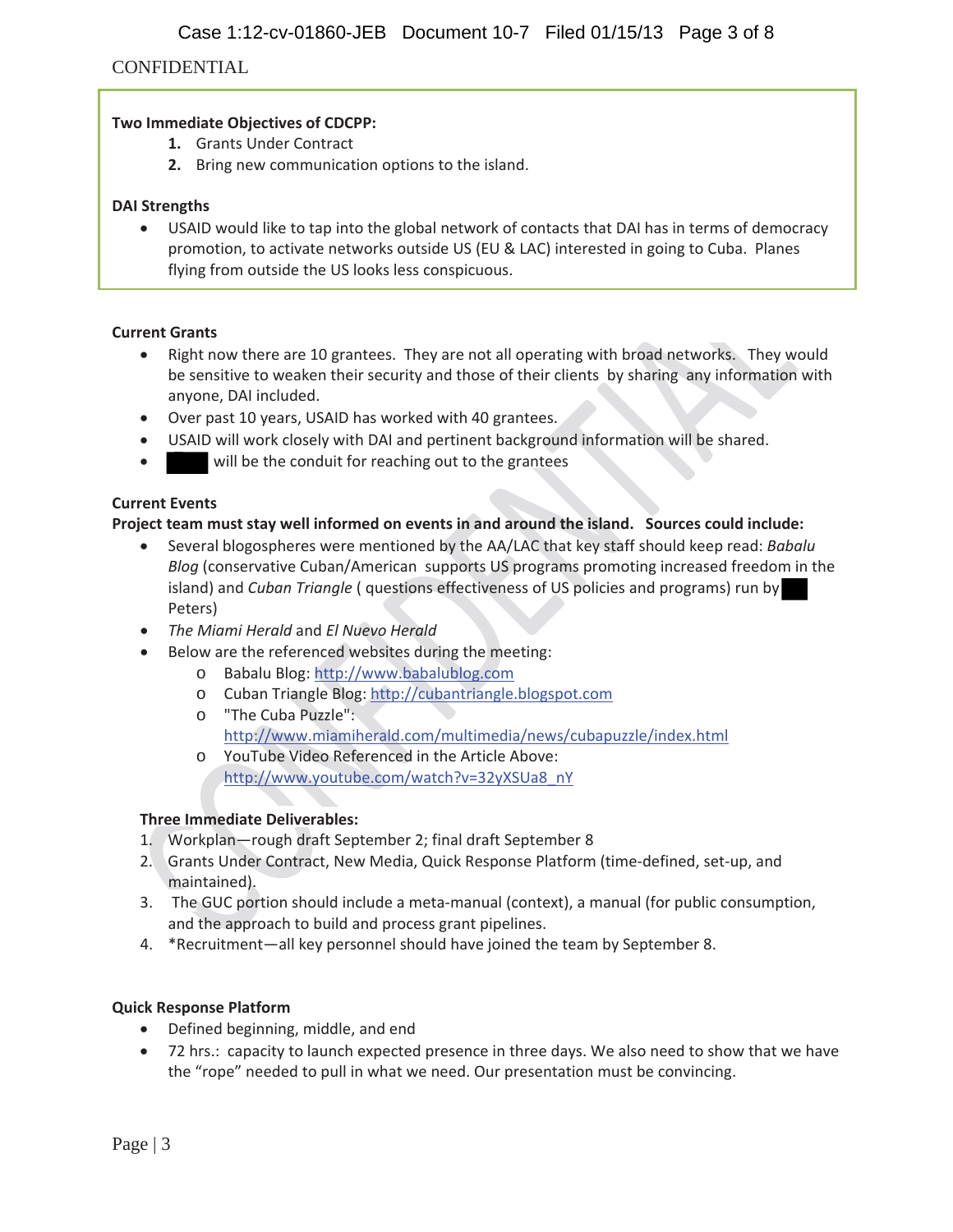Case 1:12-cv-01860-JEB Document 10-7 Filed 01/15/13 Page 4 of 8

## CONFIDENTIAL

### **Grants Under Contract**

- The GUC was conceived as an instrument to award USAID grants to smaller NGO.
- Check on Non-presence program operations—waiver or deviation ( working on this)
- USAID envisions grant ceilings in the \$250-\$500K for well qualified to US NGOs
- Under GUC regulations, non-US NGOs have no funding ceiling.
- Cuban security apparatus is very strong so non-US NGOs should be vetted
- USAID has some contacts in mind for grantees
- $\bullet$  For grants, think strategically, not in terms of volume.
- Question to consider: how to do competitive grants

### **їFIRST GRANT TO BE AWARDED BY END OF SEPTEMBER**

Training important, but not one of the three priorities:

#### **M&E**

- Begins on Day One
- Importance of monitoring plan

#### **Training**

- This will be task-specific (discrete sessions)
- Not an ongoing program
- Analytic work to inform task-specific training
- x Neither analysis nor training will start next month**.Must focus on three priorities.**

### **(CTO)shared three principles:**

- $\overline{1.}$  Protect Mission Director (in this case USAID/CUBA director).
- 2. Strongly disappointed about absence of three principal project officers.
- 3. WORKPLAN as overriding immediate priority.
- 4. "No daylight between us."

### **Response to Public Inquiries/Media Inquiry**

Yes, we have been awarded CDCPP and we are working with USAID on discussions, but the project is not *fully operational yet.Please refer other questions to of USAID.*

## **ї"Nothing anywhere." We must not post anything on our website or issue a press release on the awarded contract..**

#### **Hold off on these positions:**

- **1.** NGO Training Specialist
- **2.** Operations Manager
- **3.** Recruiter
- **4.** Analytical Team Leader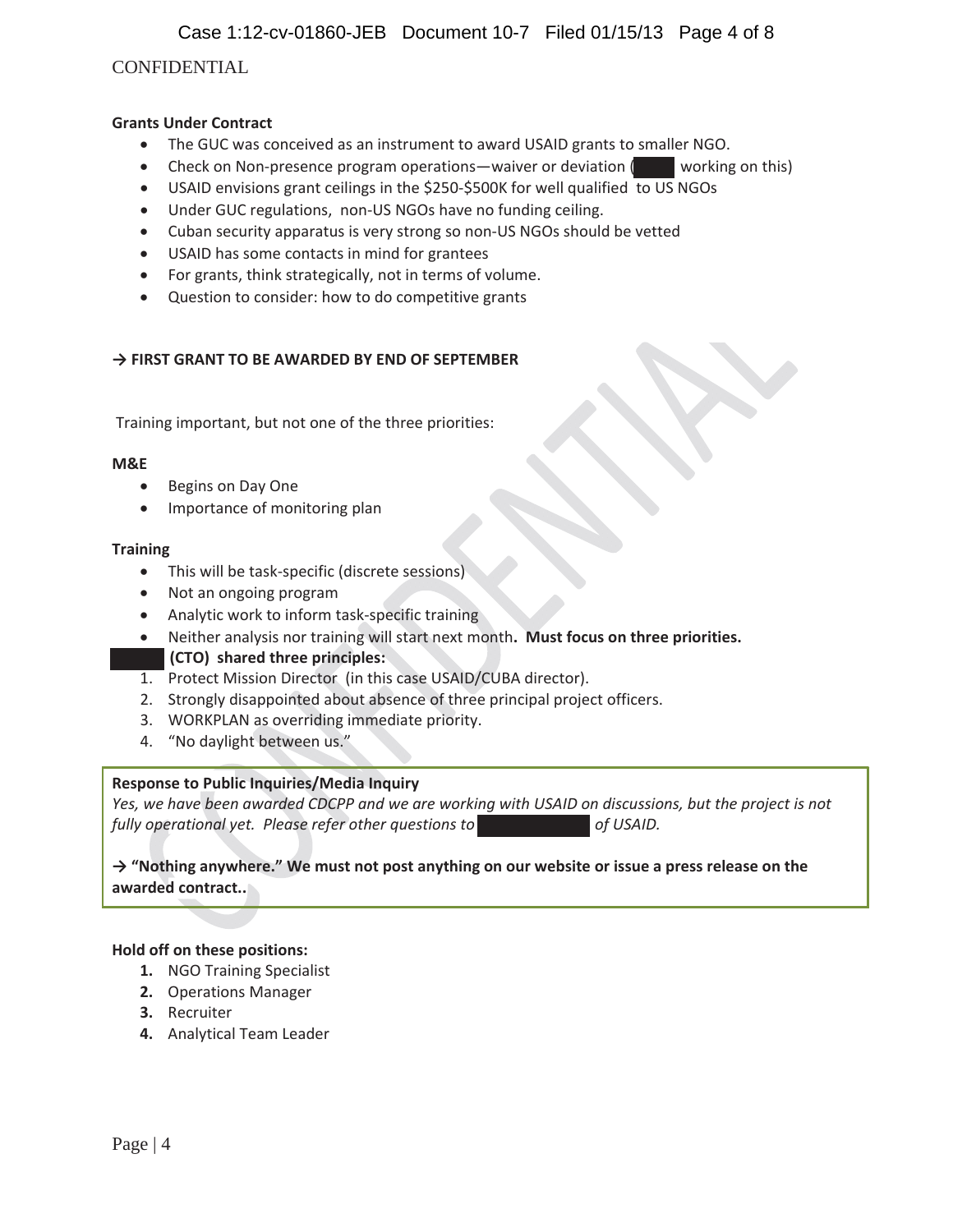## Case 1:12-cv-01860-JEB Document 10-7 Filed 01/15/13 Page 5 of 8

## CONFIDENTIAL

## **Memorandum of Conversation: CDCPP Staffing Updates Wednesday, September 27, 2008 DAI 11:30 am**

| USAID: | , CTO, CDCPP |
|--------|--------------|
| DAI:   |              |

**Meeting Deliverables**

- **1. Notes**
- **2. CDCPP organigram updated, including staff names**

**CDCPP Organigram:** The Organizational Chart will be updated to reflect changes to project staffing to better respond to project emphases, and to include

noting their roles within the DAI structure.

**Communications Protocol:** Protocol will be established and agreed upon between USAID and DAI to ensure that key personnel are involved in all decisions.

Work Plan. An early draft of the work plan, based on pre Tuesday 26 principles, has been done. It will be shared with the CTO.

- x **Plan shared, comments made and pertinent contract language noted.**
- Plan with specific actions, calendars and budgets will be completed as of Sept. 8. as well as the **required operational plan and GUC operational Guidelines (as per Contract section F.2.A.**

| <b>Name</b> | <b>Start-Up Role</b>               | <b>Email Address</b> |
|-------------|------------------------------------|----------------------|
|             | Start-Up Team Leader: provide      | @dai.com             |
|             | leadership and guidance on         |                      |
|             | start-up process.                  |                      |
|             | Workplan Team Leader: lead         | @dai.com             |
|             | workplan writer and responsible    |                      |
|             | for delegation of tasks pertaining |                      |
|             | to workplan                        |                      |
|             | Program Support: provide key       | @dai.com             |
|             | support to workplan, in            |                      |
|             | particular, NM, Component I,       |                      |
|             | and Grants Under Contract          |                      |
|             | <b>Operational Inputs: provide</b> | @dai.com             |
|             | operational support and            |                      |
|             | leadership to start-up team        |                      |
|             | <b>TAMIS set-up and</b>            | @dai.com             |
|             | customization: responsible for     |                      |
|             | start-up and upkeep of TAMIS       |                      |

Start up: DAI has formed a start up team. This team currently includes: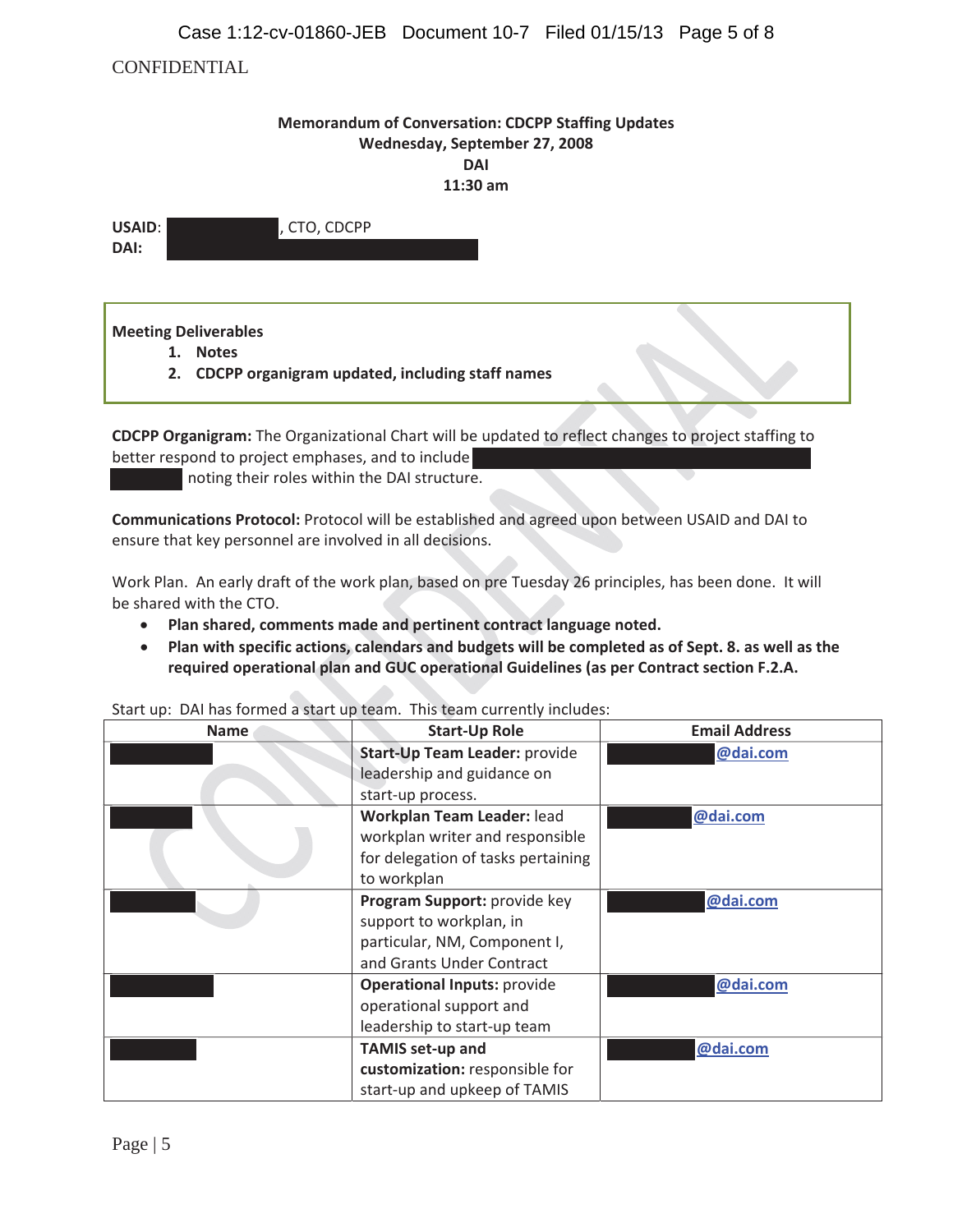CONFIDENTIAL Case 1:12-cv-01860-JEB Document 10-7 Filed 01/15/13 Page 6 of 8

| system                              |          |
|-------------------------------------|----------|
| System Administrator: provide       | @dai.com |
| administrative support to TAMIS     |          |
| <b>Project Coordinator: primary</b> | @dai.com |
| point of contact for all            |          |
| administrative and project          |          |
| logistics                           |          |
| Project Assistant: provide          | @dai.com |
| project support assistance          |          |
| <b>Administrative Support:</b>      | @dai.com |
| provide project support             |          |
| assistance as needed                |          |

**Their overriding priority is timely completion of a quality work plan and all its components, and to build the capacity to award the first project grant.**

### **CDCPP Priority Areas**

- Grants Under Contract
- New Media
- Quick Response Platform
- > Staffing

#### **Two paths/definitions**

- 1. Predictable, process-bound approach- need full time staff.
- 2. Response to ambiguity—task driven responses. Does not warrant full time staff.

#### **Personnel to fit these paths:**

#### • **COP:Contract situation needs to be finalized within two weeks,**

will be acting until the new COP is formally appointed

will lead the start up to deliver immediate outputs and results required in the three programmatic areas.

#### • **GUC Team Leader:**

- Team leader will join the team by Sept. 8.
- Consultations with her are already in progress on programmatic content and decisions• will be working on the project part time from 9/3-9/7, and then full time 9/8.
- She is already engaged and has provided inputs to the workplan, platform, and operational plan.
- The grants will be linked to budgets, TAMIS, M&E and GIS.

### **Target:Frist grant awarded by NLT September 30.**

Grants program, manual and pipeline development should be clearly reflected in WP. Following regulations, GUC must have close USAID participation (e.g. grant selection committee) and all the rules and regulations observed by USAID must also be followed by GUC. Pertinent copy of regulations to be sent by CTO (already done).

Quick Response Team Leader (aka QRP Team Leader).

.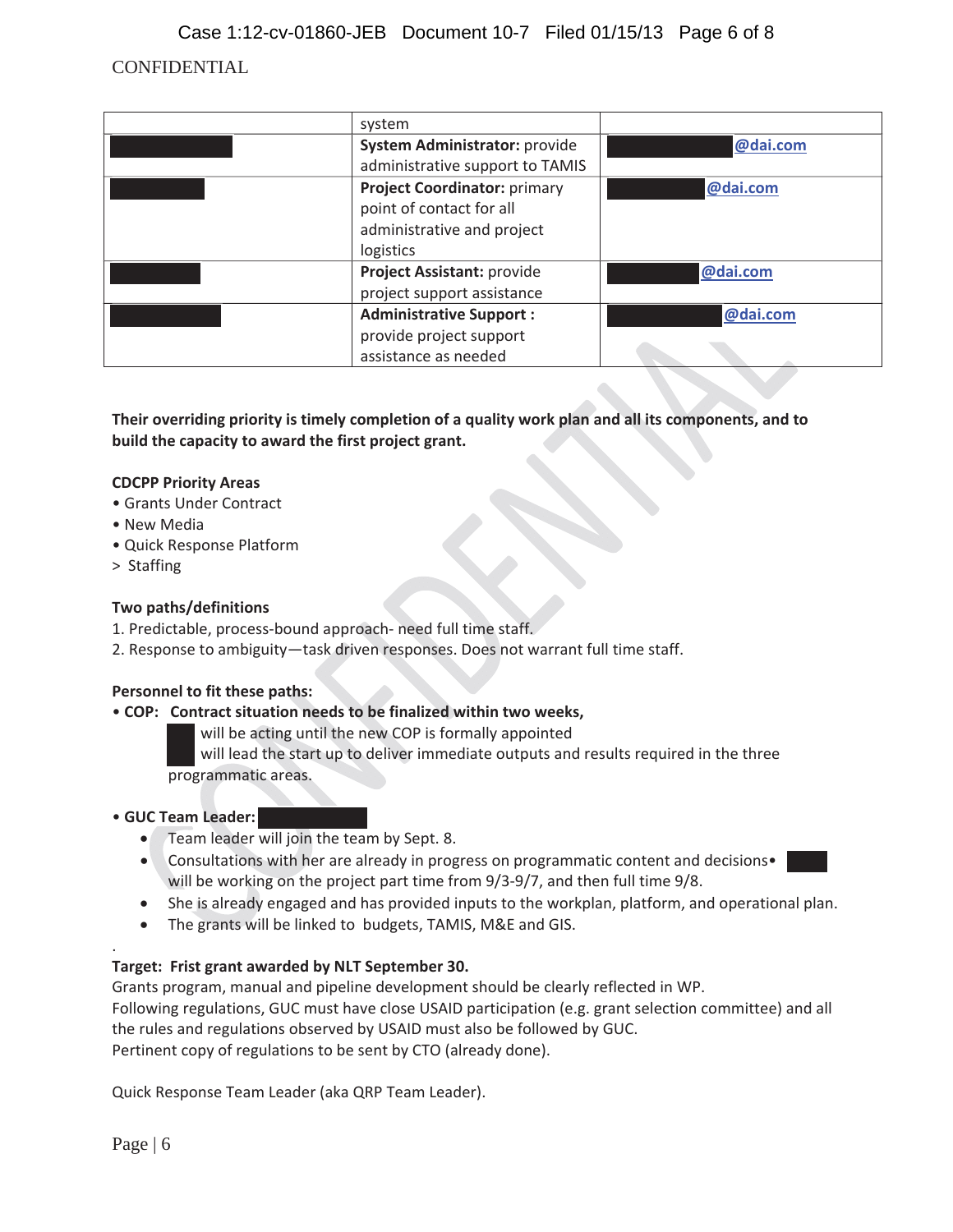# CONFIDENTIAL

Quick Response Team Leader should not be full time. Primary task is to define, implement, and leave ready for deployment the quick response platform. Then, the major task is to preserve "state of readiness." to meet with DAI start-up team Friday, August 29.

- Platform ready for in depth joint analysis with USAID/CUBA : 9/30 deadline.
- Establish reliable and rigorous mechanism to preserve its "State of readiness" (i.e. deployment in 72 hours)
- **•** Response to triggers- decisions "above" DAI scope, but able to launch immediate response. DAI should track events to ensure the organization can anticipate, as much as possible, request for quick deployment.

### Support for **QR Team Leader:**

After workplan and grant mechanism, this is the must urgent priority. Pertinent project resources should be available to collaborate in the establishment of the Quick Response Platform on an AS NEEDED basis..

**NM** [will be discussed in detail during next session] For the purposes of the work plan, and not to deviate from contract language, NM is included as parts of the GUC. This element requires specialized knowledge and is the most sensitive component in a very sensitive project.

### **Ops Manager**

- keep as full-time split between Quick Response Team Leader and Ops Manager.
- is not familiar with DAI and would be an unsuitable Ops Manager.
- We can set her as a discreet QRTL and she will ramp up full time later on.
- Use her time to reinforce grants..
- She's aware on partners on ground for rapid mobilization.
- The OM must have DAI experience..

### • **Analytical Team Leader**

- Don't see analysis as key component. This analytical function is task driven, therefore it does not warrant a full time leader. Move to STTA.
- x (the proposed Analytical Team Leader) is working on the workplan and will be billed for now, but not in the future.
- will also be retained at a 10% level to be a content leader for STTA.
- Note: DAI will need to discuss all staffing changes with our contract department. and USAID with OAA (its contract office).
- **•** stressed project is grants focused.

### • **Recruiter: Delete position.**

• **NGO** training specialist: and advised against this full time position. It is more task driven and should be STTA.

• Overflow tasks may be done by STTA pool.